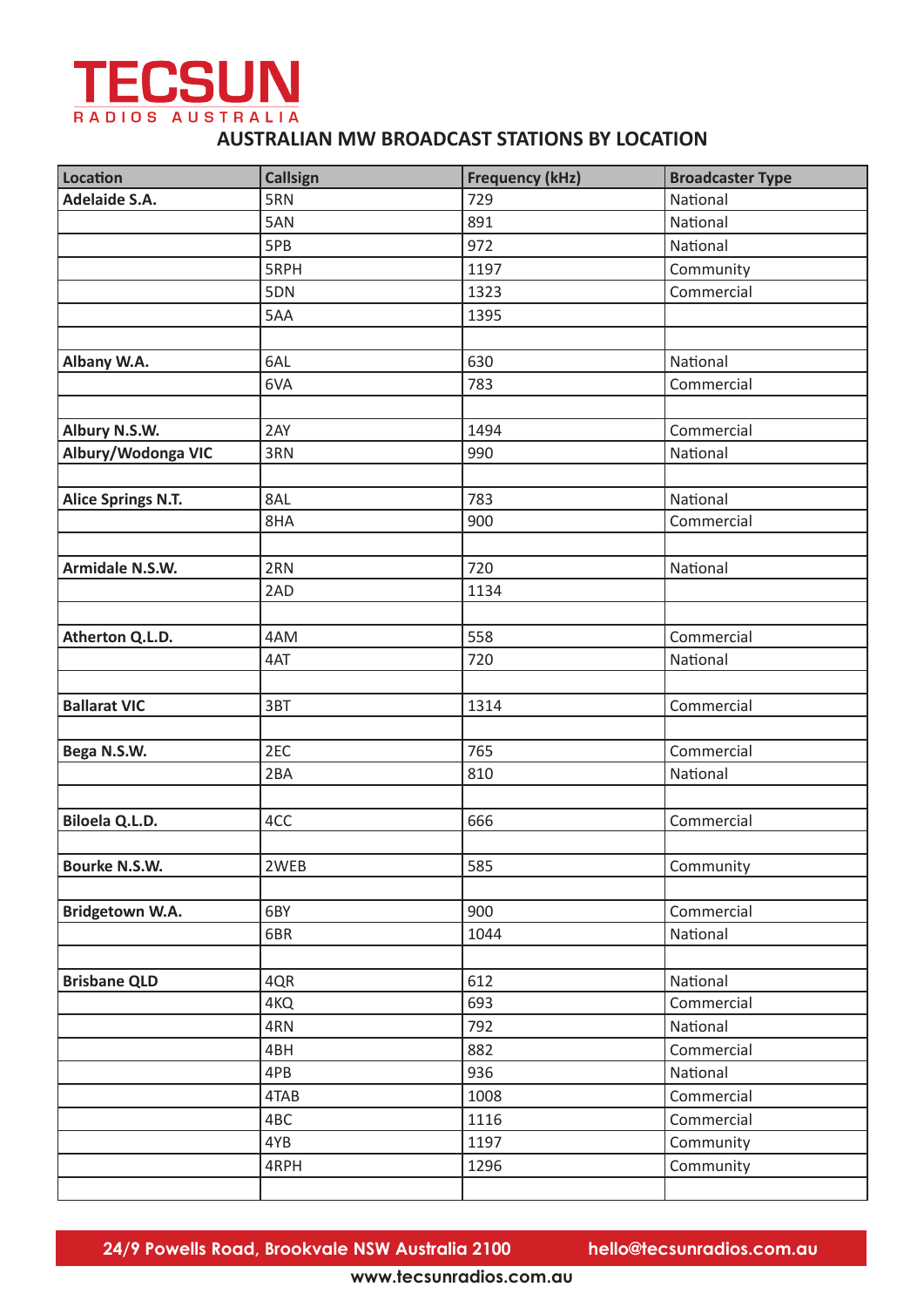

| <b>Location</b>             | <b>Callsign</b> | <b>Frequency (kHz)</b> | <b>Broadcaster Type</b> |
|-----------------------------|-----------------|------------------------|-------------------------|
| Broken Hill N.S.W.          | 2BH             | 567                    | Commercial              |
|                             | 2NB             | 999                    | National                |
|                             |                 |                        |                         |
| Broome W.A.                 | 6BE             | 675                    | National                |
|                             |                 |                        |                         |
| <b>Bunbury W.A.</b>         | 6EL             | 621                    | Commercial              |
|                             | 6TZ             | 963                    | Commercial              |
|                             |                 |                        |                         |
| <b>Bundaberg QLD</b>        | 4BU             | 1332                   | Commercial              |
|                             |                 |                        |                         |
| <b>Burnie TAS</b>           | 7BU             | 558                    | Commercial              |
|                             |                 |                        |                         |
| <b>Busselton W.A.</b>       | 6BS             | 684                    | National                |
|                             | 6PB             | 1152                   | National                |
|                             | 6RN             | 1269                   | National                |
|                             |                 |                        |                         |
| <b>Byrock N.S.W.</b>        | 2BY             | 657                    | National                |
|                             |                 |                        |                         |
| <b>Cairns QLD</b>           | 4QY             | 801                    | National                |
|                             | 4EL             | 846                    | Commercial              |
|                             |                 |                        |                         |
| Canberra A.C.T              | 2CN             | 666                    | National                |
|                             | 2RN             | 846                    | National                |
|                             | 1RPH            | 1125                   | Community               |
|                             | 2CC             | 1206                   | Commercial              |
|                             | 1EA             | 1440                   | National                |
|                             |                 |                        |                         |
| Carnarvon W.A.              | 6LN             | 666                    | Commercial              |
|                             | 6CA             | 846                    | National                |
|                             |                 |                        |                         |
| <b>Charleville QLD</b>      | 4CH             | 603                    | National                |
|                             | 4VL             | 918                    | Commercial              |
|                             |                 |                        |                         |
| <b>Charters Towers QLD</b>  | 4GC             | 828                    | Commercial              |
|                             |                 |                        |                         |
| <b>Cloncurry QLD</b>        | 4LM             | 693                    | Commercial              |
|                             |                 |                        |                         |
| Cobar N.S.W.                | 2DU             | 972                    | Commercial              |
|                             |                 |                        |                         |
| <b>Coffs Harbour N.S.W.</b> | 2HC             | 639                    | Commercial              |
|                             |                 |                        |                         |
| <b>Colac VIC</b>            | 3Cs             | 1134                   | Commercial              |
|                             |                 |                        |                         |
| Collie W.A.                 | 6TZ             | 1134                   | Commercial              |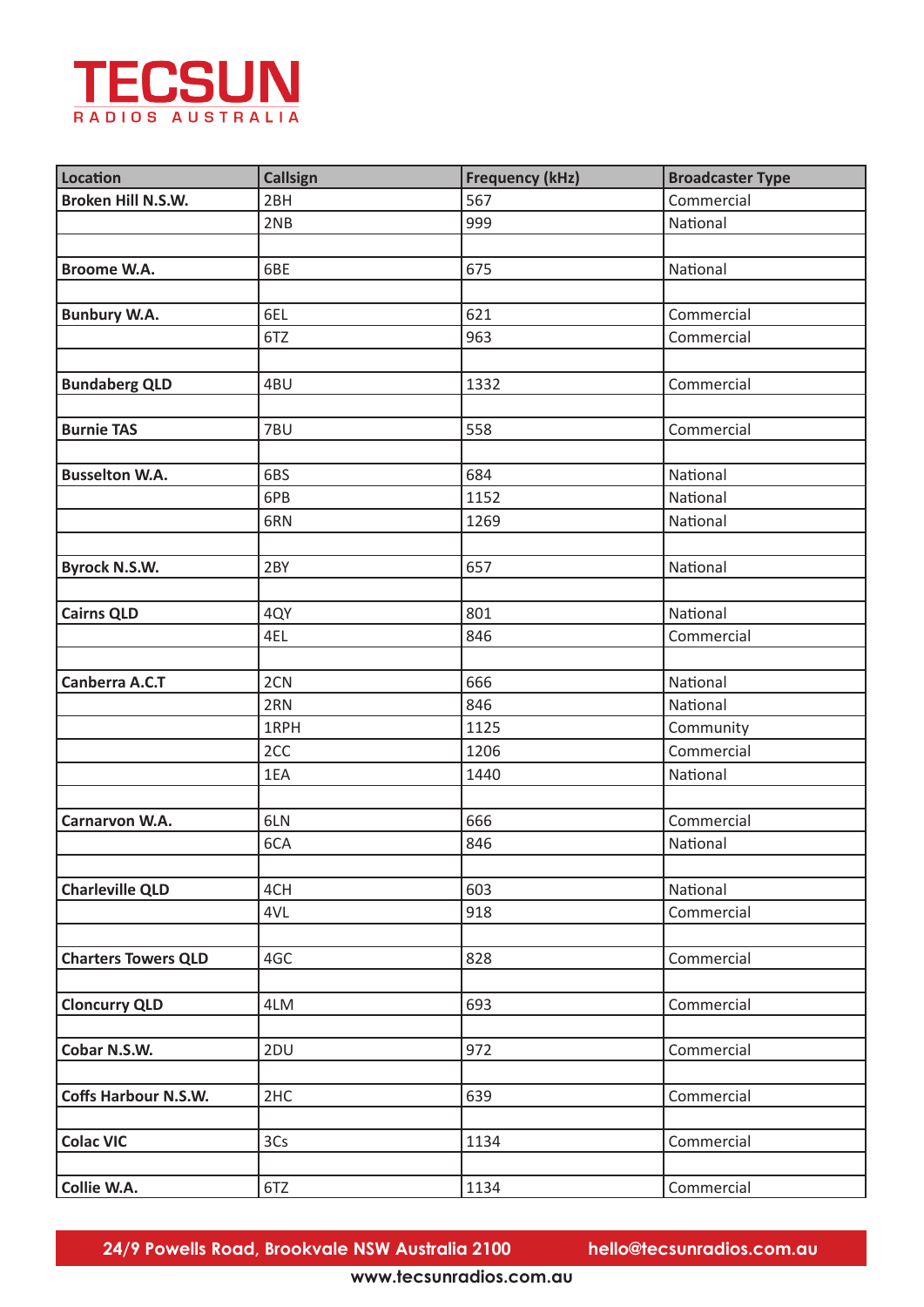

| <b>Location</b>            | <b>Callsign</b> | <b>Frequency (kHz)</b> | <b>Broadcaster Type</b> |
|----------------------------|-----------------|------------------------|-------------------------|
| Cooma N.S.W.               | 2XL             | 918                    | Commercial              |
|                            | 2CP             | 1602                   | National                |
|                            |                 |                        |                         |
| Corowa N.S.W.              | 2CO             | 675                    | National                |
|                            |                 |                        |                         |
| <b>Cumnock N.S.W.</b>      | 2CR             | 549                    | National                |
|                            |                 |                        |                         |
| <b>Cunamulla QLD</b>       | 4VL             | 1584                   | Commercial              |
|                            |                 |                        |                         |
| Dalwallinu W.A.            | 6DL             | 531                    | National                |
|                            | 6RN             | 612                    | National                |
|                            |                 |                        |                         |
| Darwin N.T.                | 8RN             | 657                    | National                |
|                            |                 |                        |                         |
| Deniliquin N.S.W.          | 2QN             | 1521                   | Commercial              |
|                            |                 |                        |                         |
| Derby W.A.                 | 6DB             | 873                    | National                |
|                            |                 |                        |                         |
| <b>Devonport TAS</b>       | 7AD             | 900                    | Commercial              |
|                            |                 |                        |                         |
| Dubbo N.S.W.               | 2DU             | 1251                   | Commercial              |
|                            |                 |                        |                         |
| <b>Dysart QLD</b>          | 4HI             | 945                    | Commercial              |
|                            |                 |                        |                         |
| <b>Eidsvold QLD</b>        | 4QC             | 855                    | National                |
|                            |                 |                        |                         |
| <b>Emerald QLD</b>         | 4HI             | 1143                   | Commercial              |
|                            | 4QD             | 1548                   | National                |
|                            |                 |                        |                         |
| <b>Esperance W.A.</b>      | 6SE             | 747                    | Commercial              |
|                            | 6ED             | 837                    | national                |
|                            |                 |                        |                         |
| <b>Exmouth W.A.</b>        | 6XM             | 1188                   | National                |
|                            |                 |                        |                         |
| <b>Fingal TAS</b>          | 7FG             | 1161                   | National                |
|                            |                 |                        |                         |
| <b>Fitzroy Crossing WA</b> | 6FX             | 936                    | Community               |
|                            |                 |                        |                         |
| <b>Geraldton W.A.</b>      | 6GN             | 828                    | National                |
|                            |                 |                        |                         |
| <b>Gladstone QLD</b>       | 4CC             | 927                    | Commercial              |
|                            |                 |                        |                         |
| Glen Innes N.S.W.          | 2GL             | 819                    | National                |
|                            |                 |                        |                         |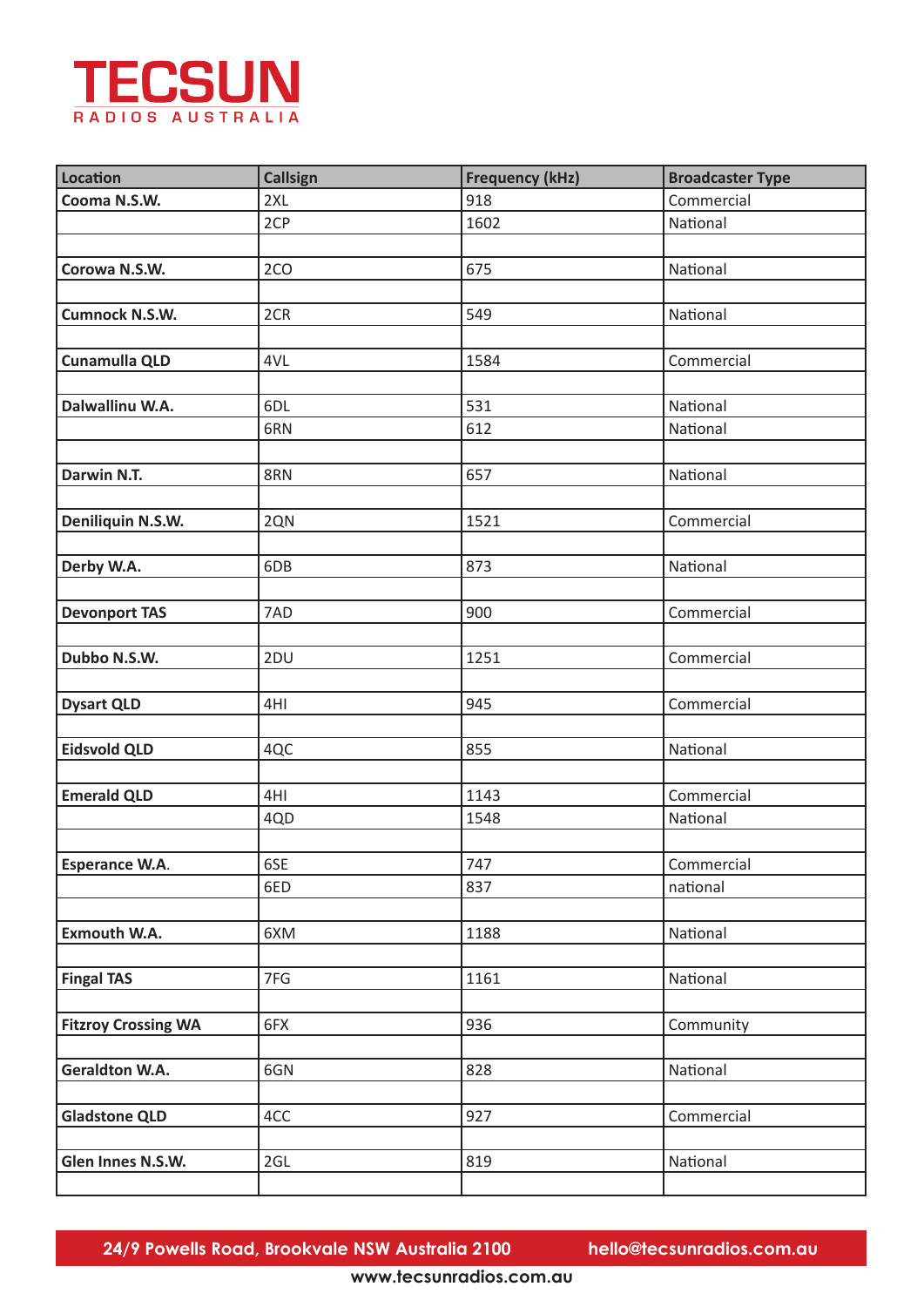

| <b>Location</b>        | <b>Callsign</b> | <b>Frequency (kHz)</b> | <b>Broadcaster Type</b> |
|------------------------|-----------------|------------------------|-------------------------|
| <b>Gordonvale QLD</b>  | 4EL             | 954                    | Commercial              |
|                        |                 |                        |                         |
| Goulburn N.S.W.        | 2RN             | 1098                   | National                |
|                        | 2GN             | 1368                   | Commercial              |
|                        |                 |                        |                         |
| <b>Grafton N.S.W.</b>  | 2NR             | 738                    | National                |
|                        | 2GF             | 1206                   | Commercial              |
|                        |                 |                        |                         |
| Griffith N.S.W.        | 2RG             | 963                    | Commercial              |
|                        |                 |                        |                         |
| Gunnedah N.S.W.        | 2MO             | 1080                   | Commercial              |
|                        |                 |                        |                         |
| <b>Gympie QLD</b>      | 4GY             | 558                    | Commercial              |
|                        | 4GM             | 1566                   | National                |
|                        |                 |                        |                         |
| <b>Hamilton VIC</b>    | 3HA             | 981                    | Commercial              |
|                        |                 |                        |                         |
| <b>Hobart TAS</b>      | 7RN             | 585                    | National                |
|                        | 7PB             | 747                    | National                |
|                        | 7RPH            | 864                    | Community               |
|                        | 7ZR             | 936                    | National                |
|                        |                 |                        |                         |
| <b>Horsham VIC</b>     | 3WV             | 594                    | National                |
|                        | 3WM             | 1089                   | Commercial              |
|                        |                 |                        |                         |
| <b>Hughenden QLD</b>   | 4GC             | 765                    | Commercial              |
|                        | 4HU             | 1485                   | National                |
|                        |                 |                        |                         |
| <b>Innisfail QLD</b>   | 4KZ             | 531                    | Commercial              |
|                        |                 |                        |                         |
| Inverell N.S.W.        | 2NZ             | 1188                   | Commercial              |
|                        |                 |                        |                         |
| Jabiru N.T.            | 8JB             | 747                    | National                |
|                        |                 |                        |                         |
| <b>Julia Creek QLD</b> | 4JK             | 567                    | National                |
|                        |                 |                        |                         |
| Kalgoorlie W.A.        | 6GF             | 648                    | National                |
|                        | 6KG             | 981                    | Commercial              |
|                        |                 |                        |                         |
| Karratha W.A.          | 6KP             | 702                    | National                |
|                        |                 |                        |                         |
| Katanning W.A.         | 6WB             | 1071                   | Commercial              |
|                        |                 |                        |                         |
| Katherine N.T.         | 8RN             | 639                    | National                |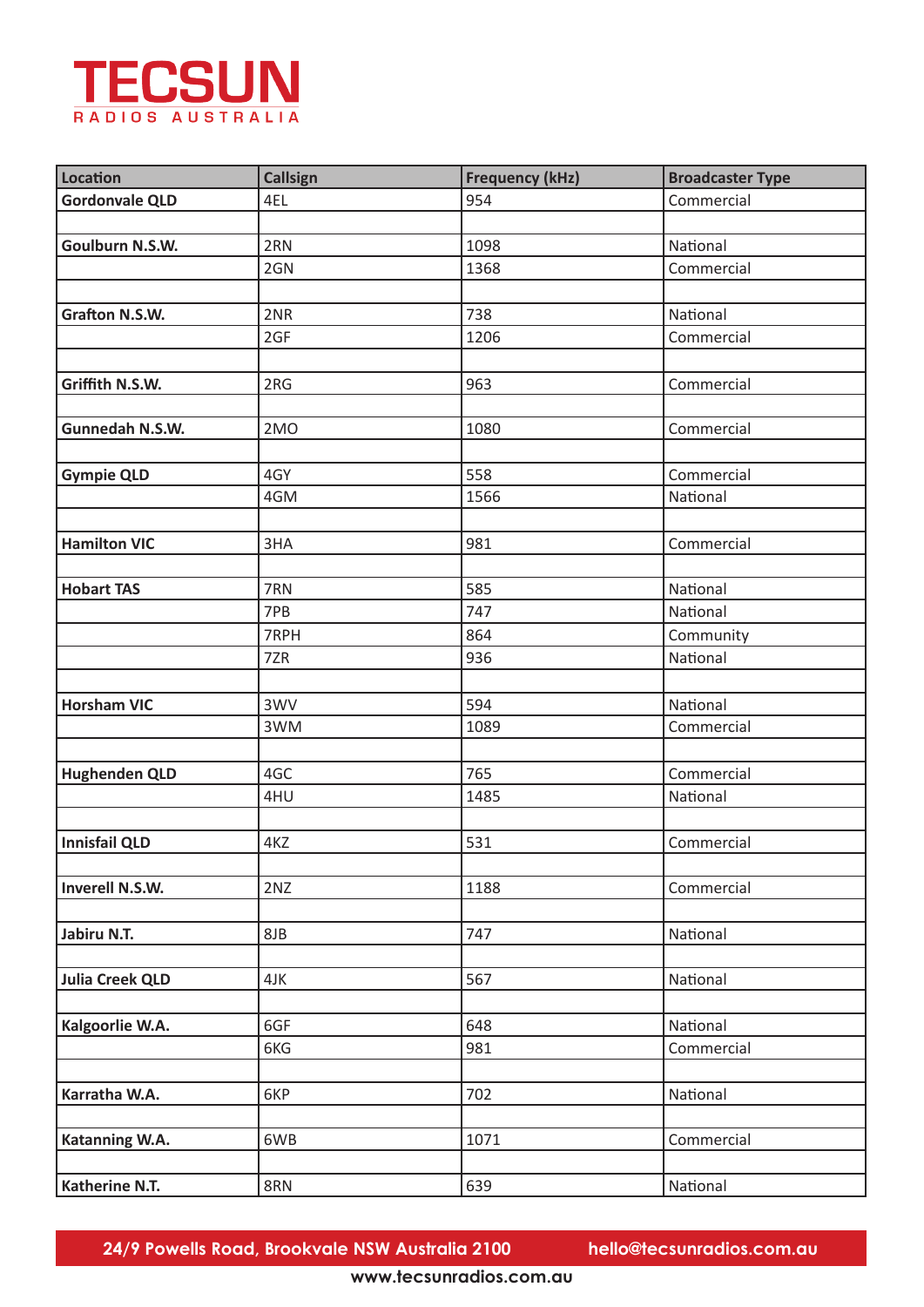

| <b>Location</b>        | <b>Callsign</b> | <b>Frequency (kHz)</b> | <b>Broadcaster Type</b> |
|------------------------|-----------------|------------------------|-------------------------|
|                        | 8HOT            | 765                    | Commercial              |
|                        |                 |                        |                         |
| Kempsey N.S.W.         | 2PM             | 531                    | Commercial              |
|                        | 2KP             | 684                    | National                |
|                        |                 |                        |                         |
| <b>Kingaroy QLD</b>    | 4SB             | 1071                   | Commercial              |
|                        |                 |                        |                         |
| Kununurra W.A.         | 6WR             | 693                    | Commercial              |
|                        | 6KW             | 819                    | National                |
|                        |                 |                        |                         |
| Leigh Creek S.A.       | 5LC             | 1602                   | National                |
|                        |                 |                        |                         |
| Lismore N.S.W.         | 2LM             | 900                    | Commercial              |
|                        |                 |                        |                         |
| Lithgow N.S.W.         | 2LT             | 900                    | Commercial              |
|                        | 2LG             | 1395                   | National                |
|                        |                 |                        |                         |
| Longreach QLD          | 4QL             | 540                    | National                |
|                        | 4LG             | 1098                   | Commercial              |
|                        |                 |                        |                         |
| <b>Mackay QLD</b>      | 4AA             | 1026                   | Commercial              |
|                        |                 |                        |                         |
| Manjimup W.A.          | 6MJ             | 738                    | National                |
|                        |                 |                        |                         |
| Margaret River W.A.    | 6TZ             | 756                    | Commercial              |
|                        |                 |                        |                         |
| <b>Maryborough QLD</b> | 4FC             | 1161                   | Commercial              |
|                        |                 |                        |                         |
| <b>Maryborough VIC</b> | 3EL             | 1071                   | Commercial              |
|                        |                 |                        |                         |
| <b>Melbourne VIC</b>   | 3RN             | 621                    | National                |
|                        | 3AW             | 693                    | Commercial              |
|                        | 3LO             | 774                    | National                |
|                        | 3CR             | 855                    | Community               |
|                        | 3UZ             | 927                    | Commercial              |
|                        | 3PB             | 1026                   | National                |
|                        | 3AK             | 1116                   | Commercial              |
|                        | 3RPH            | 1179                   | Community               |
|                        | 3EA             | 1224                   | National                |
|                        | 3EE             | 1278                   | Commercial              |
|                        | 3MP             | 1377                   | Commercial              |
|                        | 3KND            | 1503                   | Community               |
|                        |                 |                        |                         |
| Merredin W.A.          | 6MD             | 1098                   | Commercial              |
|                        |                 |                        |                         |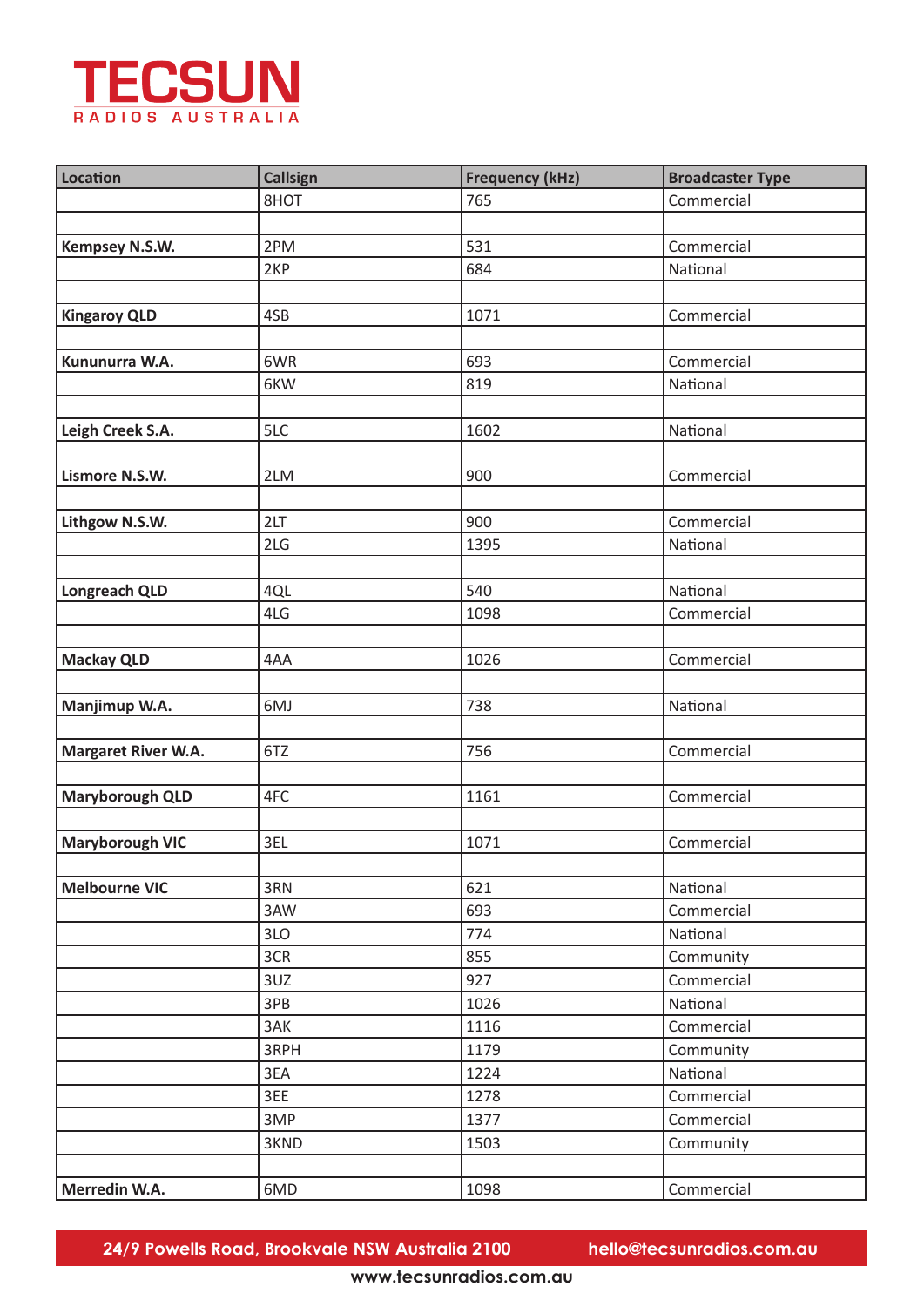

| <b>Location</b>     | <b>Callsign</b> | <b>Frequency (kHz)</b> | <b>Broadcaster Type</b> |
|---------------------|-----------------|------------------------|-------------------------|
| <b>Mildura VIC</b>  | 3MI             | 1467                   | Commercial              |
|                     |                 |                        |                         |
| <b>Moranbah QLD</b> | 4HI             | 1215                   | Commercial              |
|                     |                 |                        |                         |
| Morawa W.A.         | 6BAY            | 1512                   | Retransmission          |
|                     |                 |                        |                         |
| Moree N.S.W.        | 2VM             | 1530                   | Commercial              |
|                     |                 |                        |                         |
| <b>Mossman QLD</b>  | 4MS             | 639                    | National                |
|                     |                 |                        |                         |
| Mt Gambier S.A.     | 5SE             | 963                    | Commercial              |
|                     | 5MG             | 1476                   | National                |
|                     |                 |                        |                         |
| Mt Isa              | 4LM             | 666                    | Commercial              |
|                     |                 |                        |                         |
| Mudgee N.S.W.       | 2MG             | 1449                   | Commercial              |
|                     |                 |                        |                         |
| Murray Bridge S.A.  | 5MU             | 1125                   | Commercial              |
|                     |                 |                        |                         |
| Murwillumbah N.S.W. | 2ML             | 720                    | National                |
|                     | 2MW             | 972                    | Commercial              |
|                     |                 |                        |                         |
| Muswellbrook N.S.W. | 2ML             | 981                    | Commercial              |
|                     | 2UL             | 1044                   | National                |
|                     |                 |                        |                         |
| Naracoorte S.A.     | 5PA             | 1161                   | National                |
|                     |                 |                        |                         |
| Narooma N.S.W.      | 2EC             | 1584                   | Commercial              |
|                     |                 |                        |                         |
| Narrogin W.A.       | 6NA             | 918                    | Commercial              |
|                     |                 |                        |                         |
| Newcastle N.S.W.    | 2HD             | 1143                   | Commercial              |
|                     | 2NC             | 1233                   | National                |
|                     | 2EA             | 1413                   | National                |
|                     | 2PB             | 1458                   | National                |
|                     | 2RN             | 1512                   | National                |
|                     |                 |                        |                         |
| Newman W.A.         | 6MW             | 567                    | National                |
|                     |                 |                        |                         |
| Nhulunbuy N.T.      | 8GO             | 990                    | National                |
|                     |                 |                        |                         |
|                     |                 |                        |                         |
| Northam W.A.        | 6AM             | 864<br>1215            | Commercial              |
|                     | 6NM             |                        | National                |
|                     |                 |                        |                         |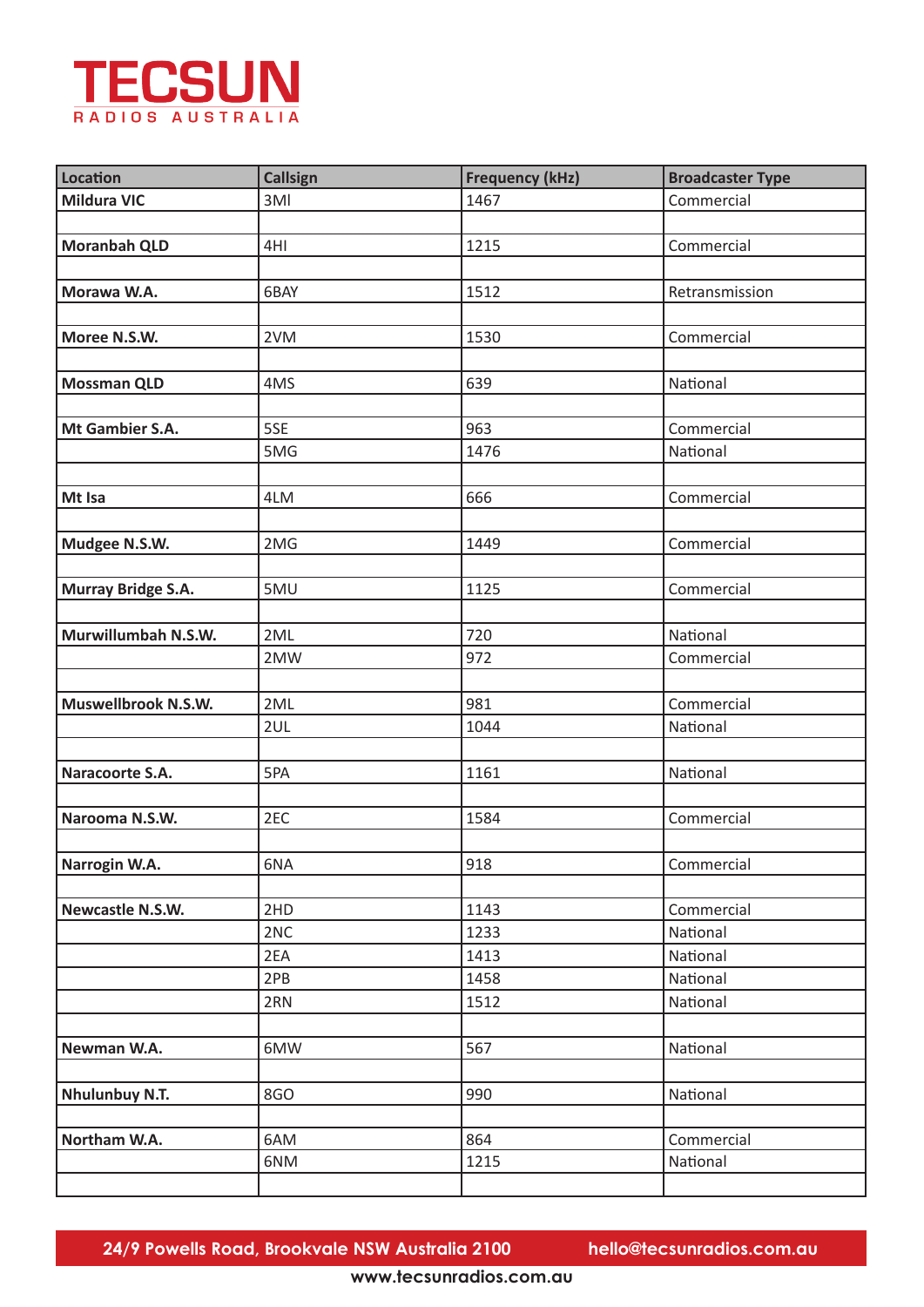

| <b>Callsign</b> | <b>Frequency (kHz)</b>                      | <b>Broadcaster Type</b>                                            |
|-----------------|---------------------------------------------|--------------------------------------------------------------------|
| 2RN             | 603                                         | National                                                           |
| 2ST             | 999                                         | Commercial                                                         |
|                 |                                             |                                                                    |
| 4AK             | 1242                                        | Commercial                                                         |
|                 |                                             |                                                                    |
| 3MT             | 720                                         | National                                                           |
|                 |                                             |                                                                    |
| 2EL             | 1089                                        | Commercial                                                         |
|                 |                                             |                                                                    |
| 6PN             | 567                                         | National                                                           |
|                 |                                             |                                                                    |
| 6PU             | 567                                         | National                                                           |
|                 |                                             |                                                                    |
| 2PK             | 1404                                        | Commercial                                                         |
|                 |                                             |                                                                    |
| 6PB             |                                             | National                                                           |
| 6WF             | 720                                         | National                                                           |
| 6RN             | 810                                         | National                                                           |
| 6PR             | 822                                         | Commercial                                                         |
|                 |                                             | Commercial                                                         |
|                 |                                             |                                                                    |
|                 |                                             | National                                                           |
|                 |                                             |                                                                    |
|                 |                                             | Commercial                                                         |
|                 |                                             |                                                                    |
| 4AM             | 1422                                        | Commercial                                                         |
|                 |                                             |                                                                    |
| 6PH             | 603                                         | National                                                           |
|                 |                                             |                                                                    |
|                 |                                             | Commercial                                                         |
| 5LN             | 1485                                        | National                                                           |
|                 |                                             |                                                                    |
| 5CK             | 639                                         | National                                                           |
| 5AU             | 1044                                        | Commercial                                                         |
|                 |                                             |                                                                    |
| 7RN             |                                             | National                                                           |
|                 |                                             |                                                                    |
| 5RM             | 801                                         | Commercial                                                         |
| 5MV             | 1062                                        | National                                                           |
| 5RN             | 1305                                        | National                                                           |
|                 |                                             | <b>Broadcaster Type</b>                                            |
| 4RK             | 837                                         | National                                                           |
| 4RO             | 990                                         | Commercial                                                         |
|                 | 6IX<br>4BQ<br>5AU<br>5CC<br><b>Callsign</b> | 585<br>1080<br>855<br>1242<br>765<br>630<br><b>Frequency (kHz)</b> |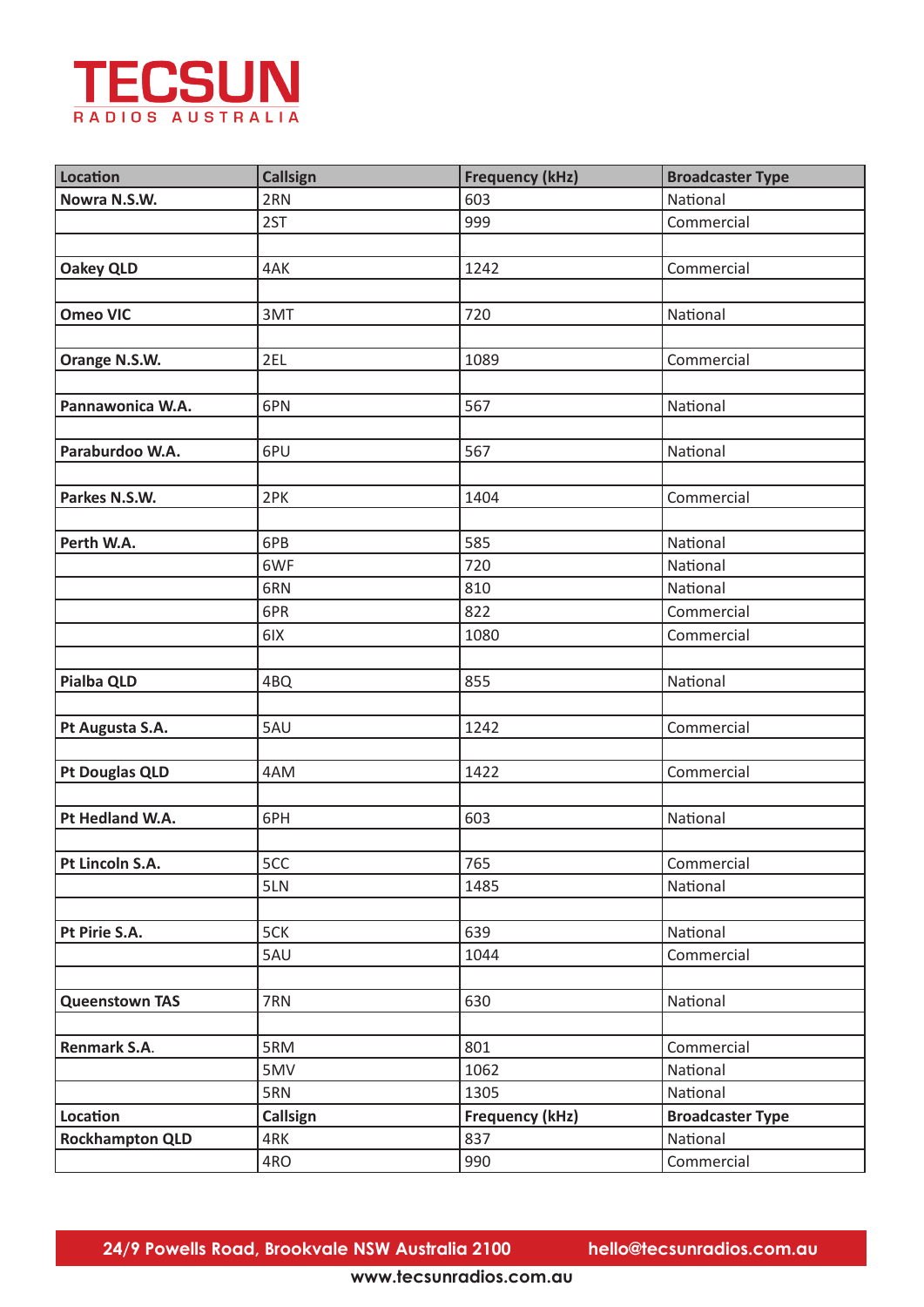

| <b>Location</b>           | <b>Callsign</b> | <b>Frequency (kHz)</b> | <b>Broadcaster Type</b> |
|---------------------------|-----------------|------------------------|-------------------------|
|                           | 4CC             | 1584                   | Commercial              |
|                           |                 |                        |                         |
| <b>Roma QLD</b>           | 4ZR             | 1476                   | Commercial              |
|                           |                 |                        |                         |
| Sale VIC                  | 3GI             | 828                    | National                |
|                           | 3GV             | 1242                   | Commercial              |
|                           |                 |                        |                         |
| <b>Scottsdale TAS</b>     | 7SD             | 540                    | Commercial              |
|                           |                 |                        |                         |
| <b>Shepparton VIC</b>     | 3SR             | 1260                   | Commercial              |
|                           |                 |                        |                         |
| <b>St George QLD</b>      | 4QW             | 711                    | National                |
|                           |                 |                        |                         |
| <b>St Helens TAS</b>      | 7SH             | 1584                   | National                |
|                           |                 |                        |                         |
| <b>Streaky Bay S.A.</b>   | 5SY             | 693                    | National                |
|                           |                 |                        |                         |
| <b>Swan Hill VIC</b>      | 3SH             | 1332                   | Commercial              |
|                           |                 |                        |                         |
| Sydney N.S.W.             | 2RN             | 576                    | National                |
|                           | 2PB             | 630                    | National                |
|                           | 2BL             | 702                    | National                |
|                           | 2GB             | 873                    | Commercial              |
|                           | 2UE             | 954                    | Commercial              |
|                           | 2KY             | 1017                   | Commercial              |
|                           | 2EA             | 1107                   | National                |
|                           | 2CH             | 1170                   | Commercial              |
|                           | 2RPH            | 1224                   | Community               |
|                           | 2SM             | 1269                   | Commercial              |
|                           |                 |                        |                         |
|                           |                 |                        |                         |
| Tamworth N.S.W.           | 2NU             | 648                    | National                |
|                           | 2TM             | 1287                   | Commercial              |
|                           |                 |                        |                         |
| Taree N.S.W.              | 2TR             | 756                    | National                |
|                           | 2RE             | 1557                   | Commercial              |
|                           |                 |                        |                         |
| <b>Tennant Creek N.T.</b> | 8RN             | 684                    | National                |
|                           |                 |                        |                         |
| Tom Price W.A.            | 6TP             | 567                    | National                |
|                           |                 |                        |                         |
| Toowoomba QLD             | 4QS             | 747                    | National                |
|                           | 4GR             | 864                    | Commercial              |
|                           |                 |                        |                         |
| <b>Torres Strait QLD</b>  | 4TI             | 1062                   | National                |